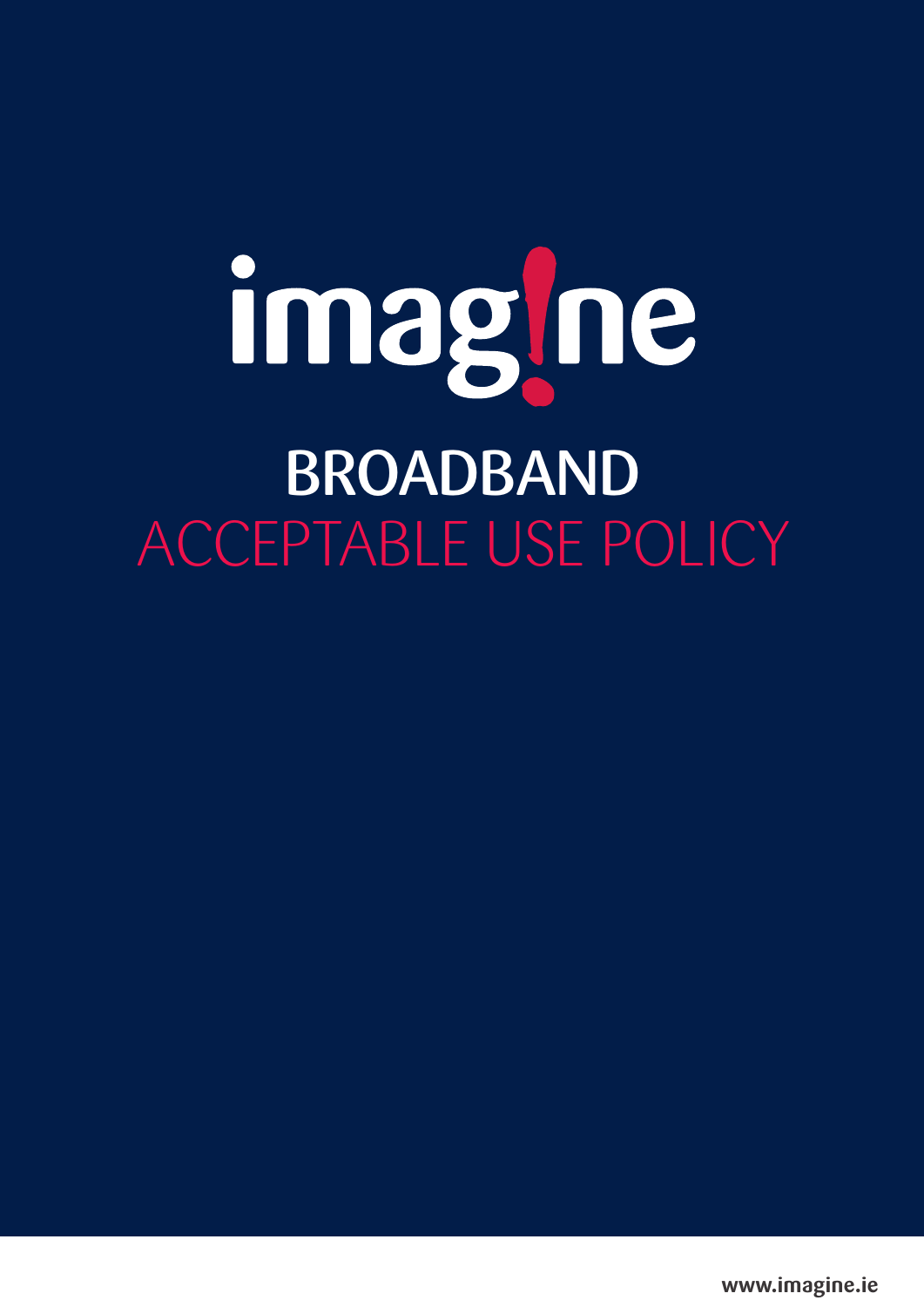

# **Acceptable Use Policy**

#### Important Notice

This Acceptable Use Policy ("AUP") sets out how the Service(s) (which include any voice or broadband services that you have ordered or use) provided by imagine may be used and any restrictions on the use of the Service(s). imagine may revise this Acceptable Use Policy ("AUP") from time to time and the latest version of this document will always be on the imagine web site at www.imagine.ie. Accordingly, you should consult this document regularly to ensure that your activities conform to the most recent version. Questions regarding this AUP and complaints of violations of this AUP can be directed to support@imagine.ie This AUP forms an integral part of the Terms and Conditions of the Service(s).

# **1. Prohibited Activities**

#### *General*

One important aspect of the Internet is that no one party owns or controls it. This fact accounts for much of the Internet's openness and value, but it also places a high premium on the judgment and responsibility of those who use the Internet both in the information they acquire and in the information, they disseminate to others.

When you obtain information through the Internet, you must keep in mind that imagine cannot monitor, verify, warrant, or vouch for the accuracy and quality of the information that customers acquire. For this reason, you must exercise your best judgment in relying on information obtained from the Internet, and also should be aware that some material posted to the Internet can be sexually explicit or otherwise offensive. Because imagine cannot monitor or censor the Internet, and will not attempt to do so, imagine cannot accept any responsibility for injury to you that results from inaccurate, unsuitable, offensive, or illegal Internet communications.

When you disseminate information through the Internet, you also must keep in mind that imagine does not review, edit, censor, or take responsibility for any information you create. When you place information on the Internet, you have the same liability as other authors for copyright infringement, defamation and other harmful speech. Also, because the information you create is carried over imagine's network and may reach a large number of people, including both customers and noncustomers of imagine, your postings to the Internet may affect other customers and may harm imagine's goodwill, business reputation, and operations. For these reasons, you violate imagine policy and the service agreement if you, your customers, affiliates, or subsidiaries engage in the following prohibited activities:

#### *Spamming*

Sending unsolicited bulk or commercial messages over the Internet is prohibited. It is not only harmful because of its negative impact on customers' attitudes toward imagine, but also imagine specifically requires that, unless expressly approved by imagine in writing

•customers will not use the Service to send the same or substantially similar unsolicited message to 10 or more recipients or 10 or more usenet or similar groups in a single week;

•customers will not use any Internet services not provided by imagine to send more than 10 unsolicited messages to individuals or newsgroups in one week to advertise a web site, email address or other service provided to you by imagine;

•customers will not maintain an open SMTP relay.

#### *Intellectual Property Violations*

Engaging in any activity that infringes or misappropriates the intellectual property rights of others, including copyrights, trademarks, service marks, trade secrets, software piracy, and patents held by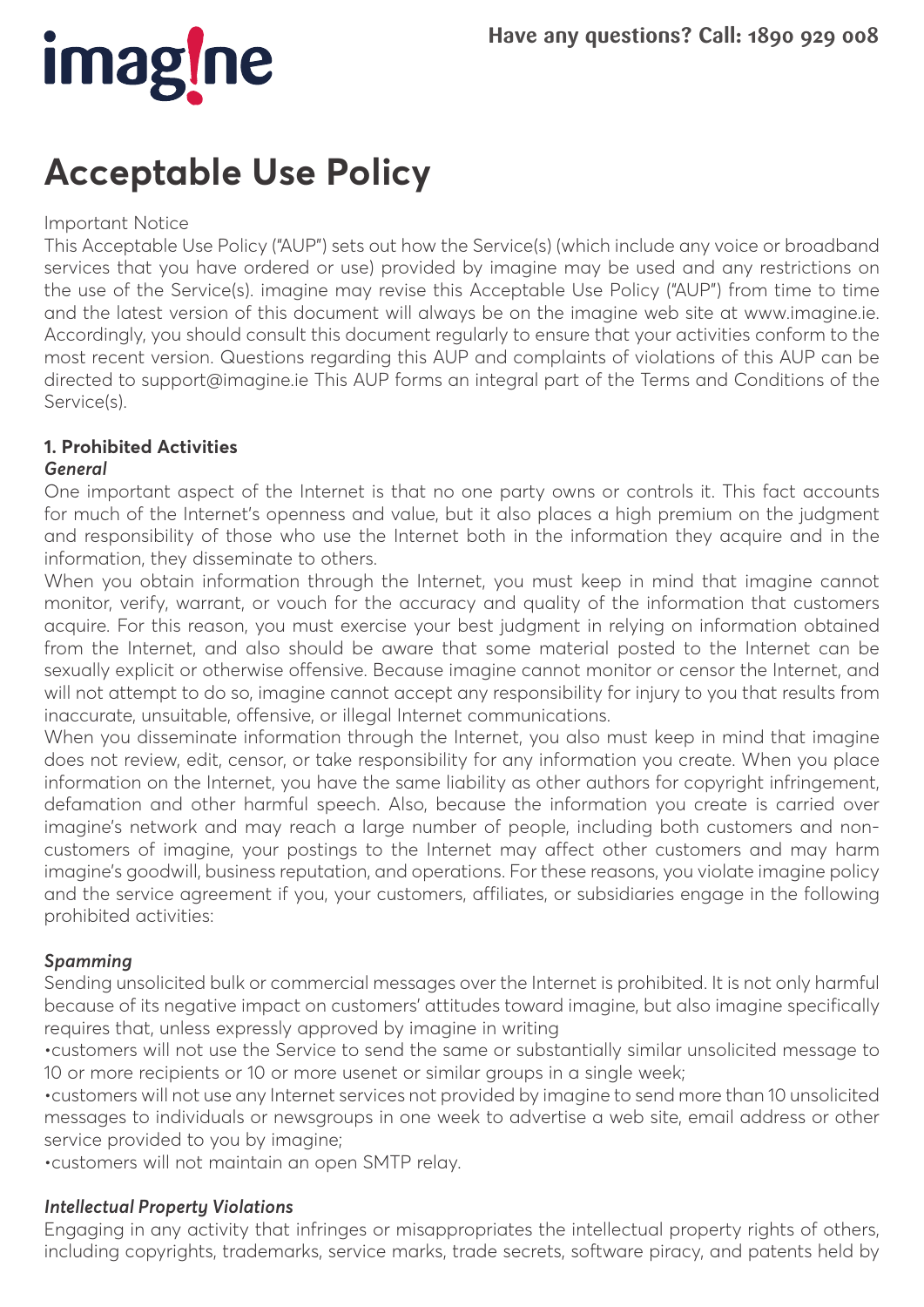### **Have any questions? Call: 1890 929 008**

individuals, corporations, or other entities is prohibited. Engaging in activity that violates privacy, publicity, or other personal rights of others is also prohibited. For the avoidance of doubt, you should assume that all material which is published on the Internet is not available to copy unless otherwise explicitly stated by the copyright owner. In the event of a dispute as to whether materials posted, transmitted, re-transmitted or stored by a customer are in contravention of this section, the decision of imagine shall be final.

#### *Obscene Speech or Materials*

Using imagine's network to transmit, store, or otherwise make available child pornography or obscene speech or material is prohibited. imagine is required by law to notify law enforcement agencies when it becomes aware of the presence of child pornography on or being transmitted through imagine's network.

#### *Defamatory or Abusive Language*

Using imagine's network as a means to transmit or post defamatory, harassing, abusive, or threatening language is prohibited.

#### *Forging of Headers*

You may not forge any part of the header of any electronic transmission originating within or passing through the imagine network.

#### *Illegal or Unauthorised Access to Other Computers, Accounts or Networks*

Accessing illegally or without authorisation computers, accounts, or networks belonging to another party or attempting to penetrate security measures of another individual's system (often known as "hacking or cracking") is prohibited. Also, any activity that might be used as a precursor to an attempted system penetration (i.e. port scan, stealth scan, or other information gathering activity) is prohibited.

#### *Distribution of Internet Viruses, Worms, Trojan Horses, or Other Destructive Activities*

Distributing information regarding the creation of and sending Internet viruses, worms, Trojan horses, pinging, flooding, mail bombing, or denial of service attacks is prohibited. Also, prohibited are activities that disrupt the use of or interfere with the ability of others to effectively use the network or any connected network, system, service, or equipment as well as facilitating a violation of this AUP, advertising, transmitting, or otherwise making available any software, program, product, or service that is designed to violate this AUP.

#### *Other Illegal Activities*

Engaging in activities that are determined to be illegal, including advertising or making available ponzi schemes, pyramid schemes, fraudulently charging credit cards, and pirating software.

#### *Other Activities*

Engaging in activities, whether lawful or unlawful, that imagine determines to be harmful to its customers, operations, reputation, goodwill, or customer relations.

#### **2. Access Services**

This section applies to any Internet Access Service provided by imagine.

#### *Who may use the Service*

You (and members of your household in the case of a Domestic Access account) are the only Authorised Users of the Service(s). You must not permit anyone else to use your Account and you may not disclose any security information such as your password to anyone. You are solely responsible for ensuring the confidentiality of all such security information. You are liable for all charges incurred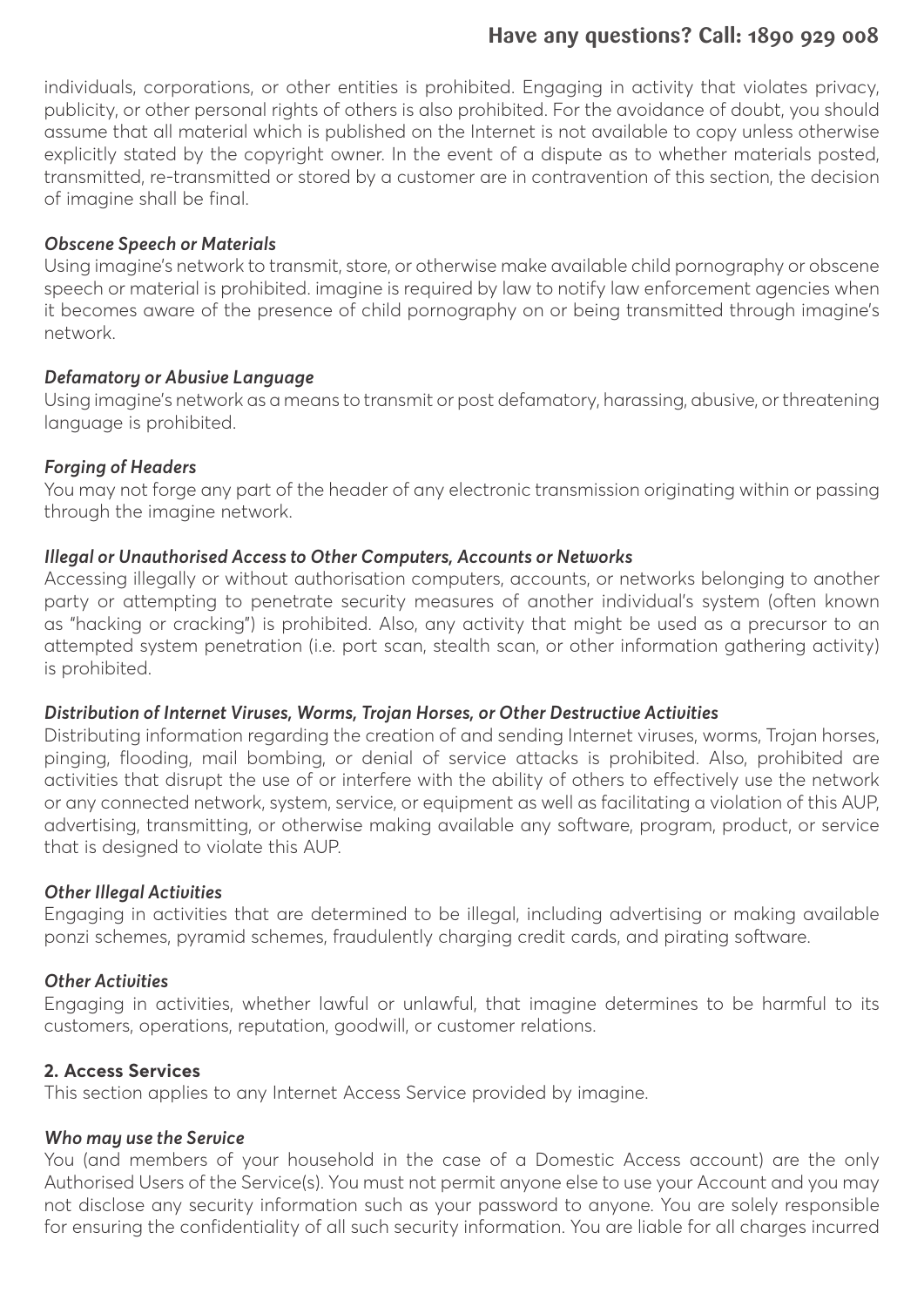## **Have any questions? Call: 1890 929 008**

with the use of your account. However, you will not be held liable if you advise imagine within 4 hours of discovering unauthorised use of your account, provided said use is not due to the failure of an authorised user to exercise reasonable care over the confidentiality of security information. Transfer or assignment of Accounts

imagine access accounts cannot be transferred or used by anyone other than you or authorised system users. Customers may not sell, lease, rent or assign an Internet connection or parts of the connection to any party without the express, prior written approval of imagine.

#### *Multiple Use*

At no time may you use the same account to access the service multiple times.

#### *Fair Usage Policy – Broadband*

The fair usage limit for data usage on the Broadband Service in any one month is 1TB. This limit is not to be exceeded. If you exceed the fair usage limit, we will notify you by phone, text or email to advise you that you have exceeded the fair usage limit and request that you modify your usage behaviour. If you subsequently exceed the fair usage limit Imagine reserves the right to suspend or terminate your Service(s).

#### *Excessive Use*

The Network is designed to deliver a rich, superfast, low latency broadband experience to both home and small business Customers. It is both our intention and priority to ensure that all Customers on our network receive a fair and consistent uninterrupted experience whilst accessing the internet. We encourage the use of the service for all everyday activities such as gaming, streaming, catch-up, video chat, multi-screen and multi-device browsing and many other internet related activities.

We also recognise that there are a limited number of customers that will attempt to disproportionately use the service which in turn may have an adverse effect on the majority of Customers. To ensure that all Customers on our network receive a fair and consistent uninterrupted experience whilst accessing the internet, imagine reserves the right to apply restrictions on any Customer whose behaviour is deemed to be affecting the overall user experience of other Customers on the network. Such behaviour includes, but is not limited to, instances of running excessive concurrent internet sessions or regularly accessing excessive bandwidth intensive Peer-to-Peer applications, video streams, website hosting and large file downloads. Customer's whom we deem to disproportionately use the service will be deprioritised which may reduce the download speed achievable at peak times. This reduced priority does not limit the usage of the service or restrict the amount of data that can be consumed over time but is necessary to ensure fair and balanced access to network resources amongst all Customers and to ensure that excessive use of the service by certain Customers does not disproportionately impact the service available to others. If we notice continual, disproportionate or abnormal download or upload usage patterns we reserve the right to terminate the provision of your Service(s).

#### *Fair Usage Policy – Call Packs*

A fair use policy applies to all call packs and these are intended for normal use. If you make excessive use of your call packs your service may be restricted, or you may be asked to subscribe to an alternative service package. imagine, in its sole discretion, will define what constitutes excessive use of the service from time to time. imagine may at its absolute discretion withdraw any call packs from any Customer whose use of the service, in the sole opinion of imagine, either risks degradation of service levels to other customers, puts imagine's Network at risk or where the usage of the Services is inconsistent with normal residential usage.

#### **3. Customer Privacy**

We do not sell customers data, or any of our customer's information, to outside parties. We are